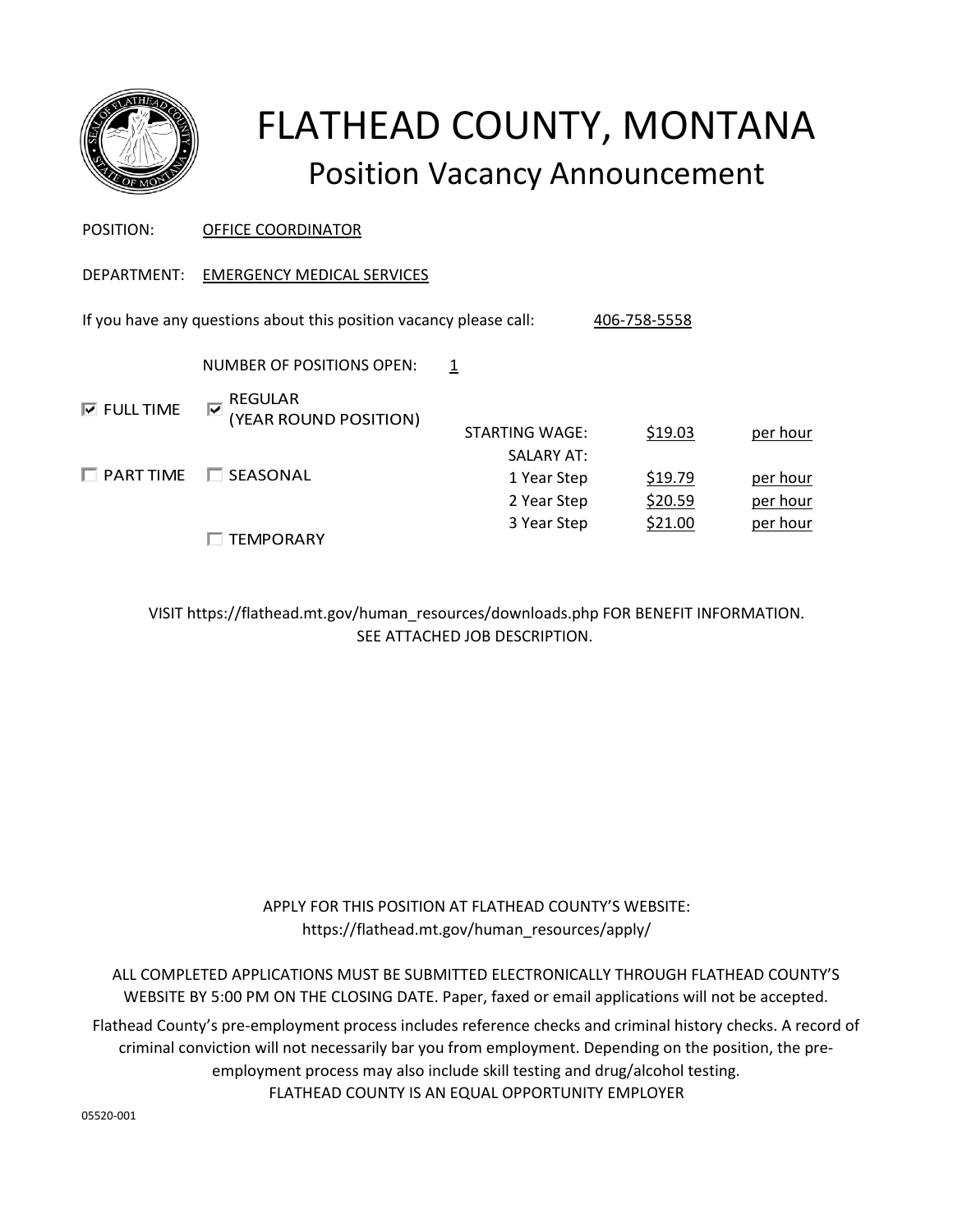*Flathead County is an equal opportunity employer. Flathead County shall, upon request, provide reasonable accommodations to otherwise qualified individuals with disabilities.*

*This job description is intended to reflect core areas of responsibility and an incumbent employees' knowledge and skill set needed to complete those functions. This document is not intended to catalog each individual duty; employees are routinely called upon to address emerging employer requirements in alignment with individual work units and assignments of jobs. The job description does not constitute an employment agreement between the employer and employee and is subject to change by the employer as the needs of the employer change.*

| <b>Job Title:</b> | <b>Office Coordinator</b>                                 | <b>Job Code: 05520</b>                                      |
|-------------------|-----------------------------------------------------------|-------------------------------------------------------------|
|                   | Department: Office of Emergency Services (OES)            | Pay Grade: Stnd 22                                          |
|                   | <b>Reports to:</b> OES Director (Flathead County Sheriff) | $\boxtimes$ Non-Exempt $\Box$ Exempt<br><b>FLSA Status:</b> |

**Department Overview:** The Flathead County Office of Emergency Services (OES) is the umbrella organization for the Emergency Management, EMS, and Fire Service Area. OES is responsible for the development, implementation, and management of all emergency services activities, coordinating with rural and city fire departments, law enforcement agencies, EMS units, tribal officials, U.S. Forest Service, National Park Service, Montana Department of Natural Resources, Montana Department of Transportation, National Weather Service, and multiple private industry and not-for-profit stakeholders.

**Job Summary:** This position assists with financial and personnel activities of the department, and performs administrative and technical support duties. This position requires a moderate level of discretion and judgment in speaking for the department and in providing administrative and technical support services.

**Essential Functions (Major Duties or Responsibilities):** *These duties are the essential functions and are not all-inclusive of all duties that the incumbent performs.*

- Processes accounts payable claims to ensure they are submitted to the Finance Department according to county policies; allocates departmental expenses into correct accounts; collects receipts and other applicable documentation, and obtains any required approvals; reviews and enters the claims into the county's accounting software; attends and participates in county finance meetings.
- Assist in fiscal activities including setting up and maintaining all accounts, assembles cost reports and other financial reports as required, and assists with preparing department and individual program budgets.
- Prepares deposits.
- Serves as the department's primary timekeeper, which involves monitoring leave accruals and reviewing payroll timecards to ensure compliance with established policies; processes and approves timecards through payroll software; tracking employee start dates, step increase dates, etc.; submit applicable forms to Human Resources when changes to employee status or pay occurs.
- Maintains and updates personnel records for first responders.
- Inventory and track all small item equipment for all department programs, assists with purchasing.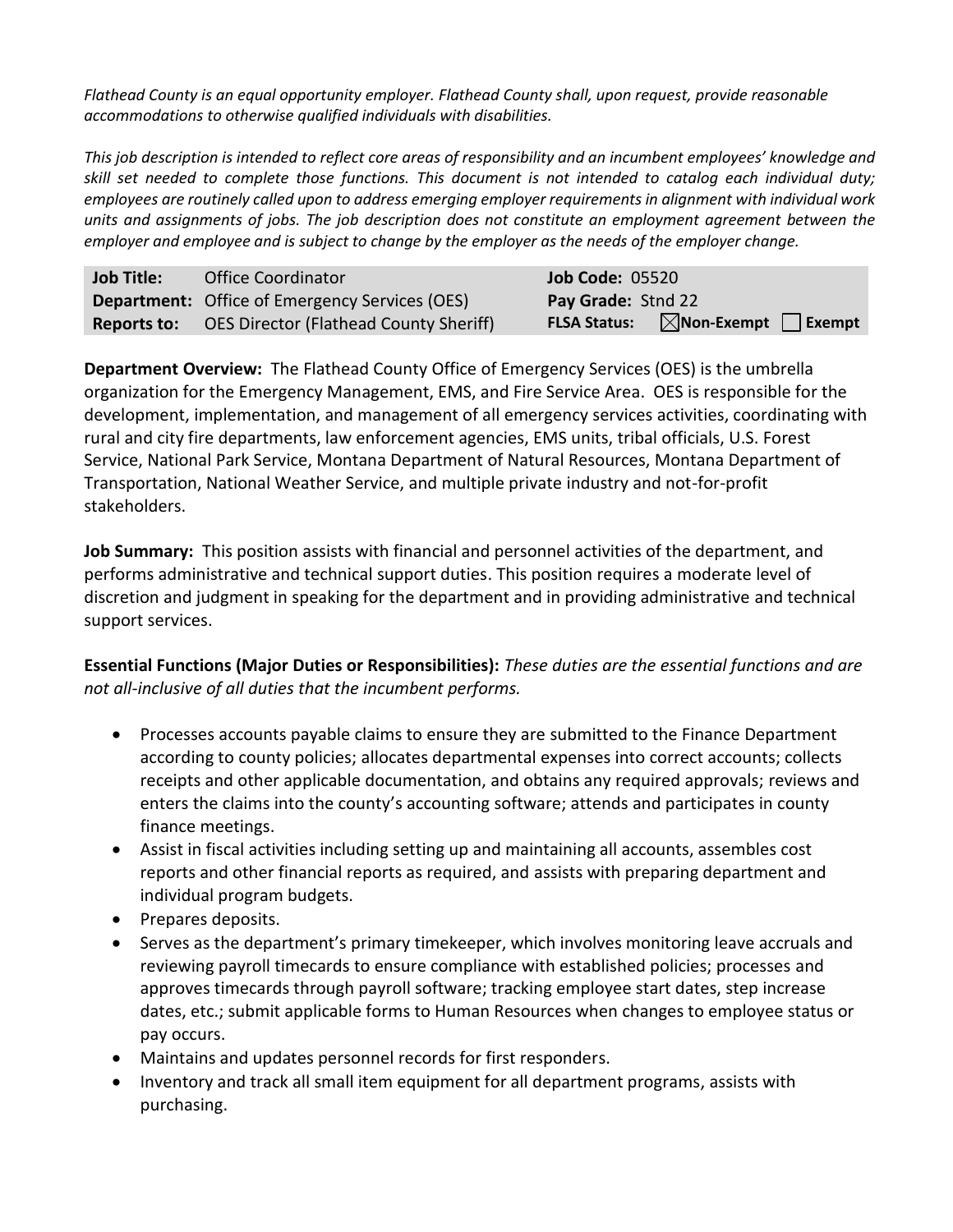- Handle conference room scheduling and room preparation.
- Arrange agenda and material for meetings, conferences, and special events; assists with the coordination of courses/trainings offered by OES.
- Take minutes of meetings and prepares transcriptions.
- Composes correspondence and types letters, reports, and memos; assists with public information outreach efforts (informational flyers, newsletters, social media)
- May conduct special projects as assigned.

## **Non-Essential Functions:**

 Perform other duties as assigned including but not limited to attending staff or safety meetings, providing backup for other staff, participating in training, etc.

## **Physical Demands and Working Conditions:**

- The employee is constantly required to use hands to handle objects and to keyboard.
- Frequently required to sit, talk, write, listen and read.
- The employee may infrequently be required to stand, walk, climb, balance, stoop, kneel, crouch or crawl and reach with hands and arms.
- Specific vision abilities required by this job include close vision, distance vision, color vision, peripheral vision and depth perception.
- The employee is infrequently required to lift and/or move up to 25 pounds.
- The general working conditions are in an office environment.

**Supervision Exercised:** The primary function of this job is not in a supervisory capacity.

### **Knowledge, Skills, and Abilities:**

- Knowledge of sound governmental accounting.
- Knowledge of modern office methods and equipment, including filing and indexing procedures.
- Knowledge of contemporary computer usage including word processing, spreadsheets and databases.
- Knowledge of financial management of grants.
- Knowledge of business English, spelling, composition and grammar.
- Knowledge of the duties and responsibilities of each department.
- Knowledge of medical terminology and emergency medical services in Flathead County.
- Skill in the use of various office machines with a high level of proficiency.
- Ability to perform complex clerical work.
- Ability to effectively deal with administrative detail.
- Ability to make mathematical computations.
- Ability to communicate effectively verbally and in writing.
- Ability to respect and maintain confidentiality as it pertains to EMS and HIPAA
- Ability to act with initiative and good judgment and to make sound independent fiscal and administrative decisions.

### **Education and Experience:**